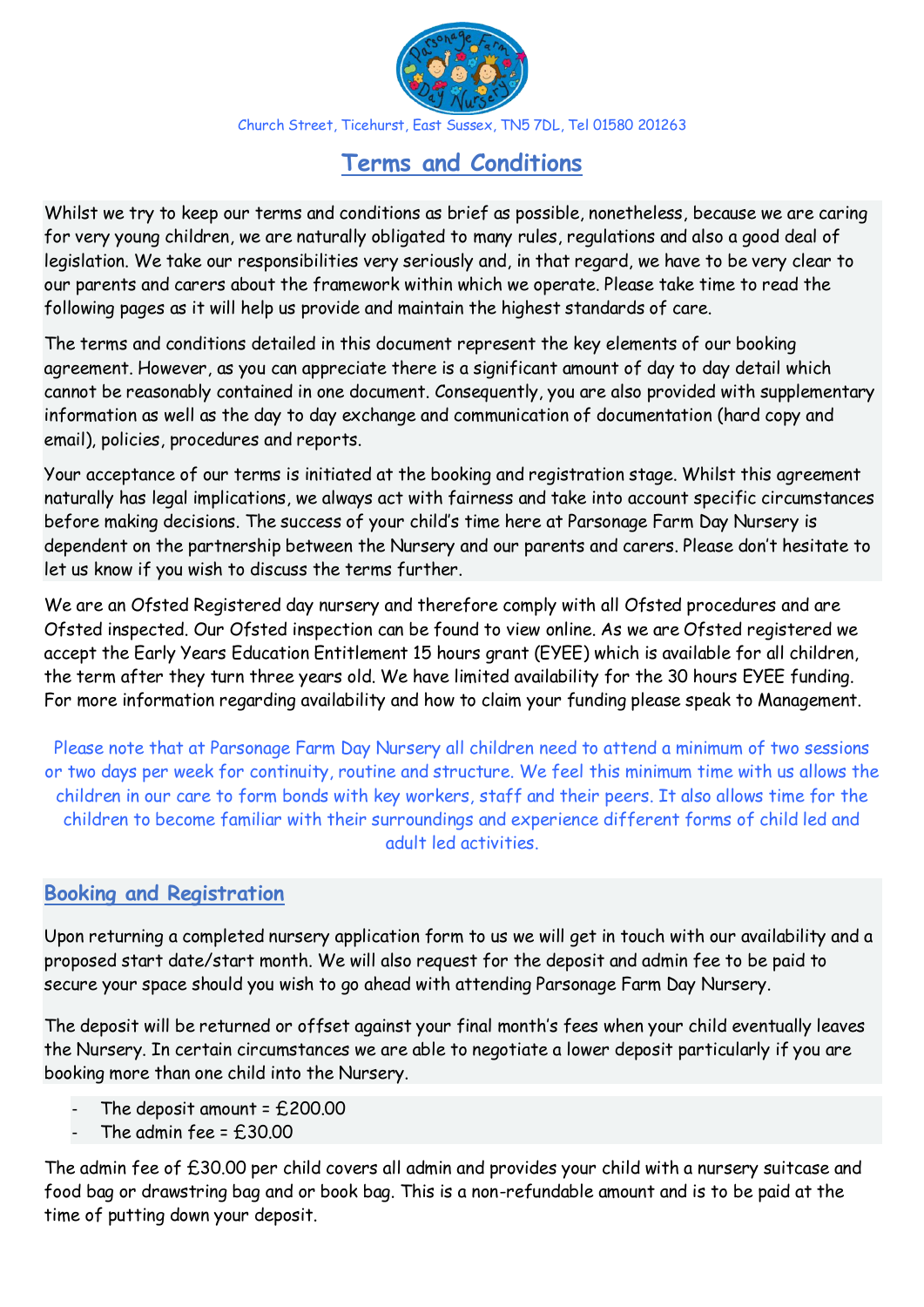Upon receiving your deposit and admin fee we will confirm in writing to you that your nursery space is saved with us. Without these payments we cannot secure you a nursery space. At this point we can either discuss and or book settling in sessions and an exact start date.

Unfortunately, should you cancel your place, the deposit will become non-refundable due to the fact that we may have had to turn someone else away to secure the place.

Changes to your booking before the start date – Changes that do not reduce the number of sessions booked, to swap days for example, or changes to increase the number of sessions booked, can be made as available. Decreasing the number of sessions booked will be reasonably considered and taking into account circumstances, notice, amount of reduction and our other booking requirements. We reserve the right to cancel your booking and withhold all or part of the deposit.

We do allow one postponement of the agreed start date but would require 4 weeks notice of this. Changes to your booking after the start date – Swapping or increasing sessions can be considered as detailed in the previous point. If we cannot accommodate your request to increase or change sessions, then we can put you on our waiting list or you may wish to terminate the booking giving us 4 weeks notice if you attend all year round or 6 weeks notice if you attend term-time only.

#### **Fees and Financial**

You will be invoiced for your fees in advance on the 1<sup>st</sup> week of each month. Fees are to be paid in full within 5 working days. Fees received late will incur a 10% charge. If we then do not receive payment within an additional 5 working days we are in our right to refuse entry to the setting and your child may lose their space with us.

Any adjustments to your nursery days/sessions for example adding a day, will be added to your monthly invoices in accordance to this change. Extra sessions/days that have been booked in advance will be added onto your next monthly invoice or can be paid in cash on the day. Please try to give as much notice as possible if you require extra sessions so that we can organise staff and food for your child. If once you have booked an extra session you do not take it, it is not refundable or transferable as staffing provisions would have been made to accommodate your child/children.

For parents who wish to set up a direct debit for their fees, please speak to a member of management who will be able to give you the account details and help you with this.

Responsibility for paying fees resides with the parents or legal guardians of the child. Parsonage Farm accepts the following methods of payment; direct debit, BACS, cash, cheque, Tax free childcare and childcare vouchers. Any returned payments from the bank will incur a charge that will be added to your next invoice.

Fees are usually reviewed annually. Any changes to the fee rates will be notified to you at least 8 weeks in advance.

There is no VAT to be paid on any of our charges.

We are unable to refund fees for usual set days or sessions including early birds that are not taken due to illness, absence or where the nursery is forced to close due to circumstances beyond our control. Extra ad hock hours, early birds, sessions and days added to your usual nursery care that are not taken are also non-refundable.

There is a minimum booking commitment of two days or two sessions per week. Bookings must be for the same days/sessions each week. It is not in our terms to swap days, however where possible we can try to accommodate this if it fits in with our ratios and staffing. Additional days can be booked as a chargeable extra and subject to availability.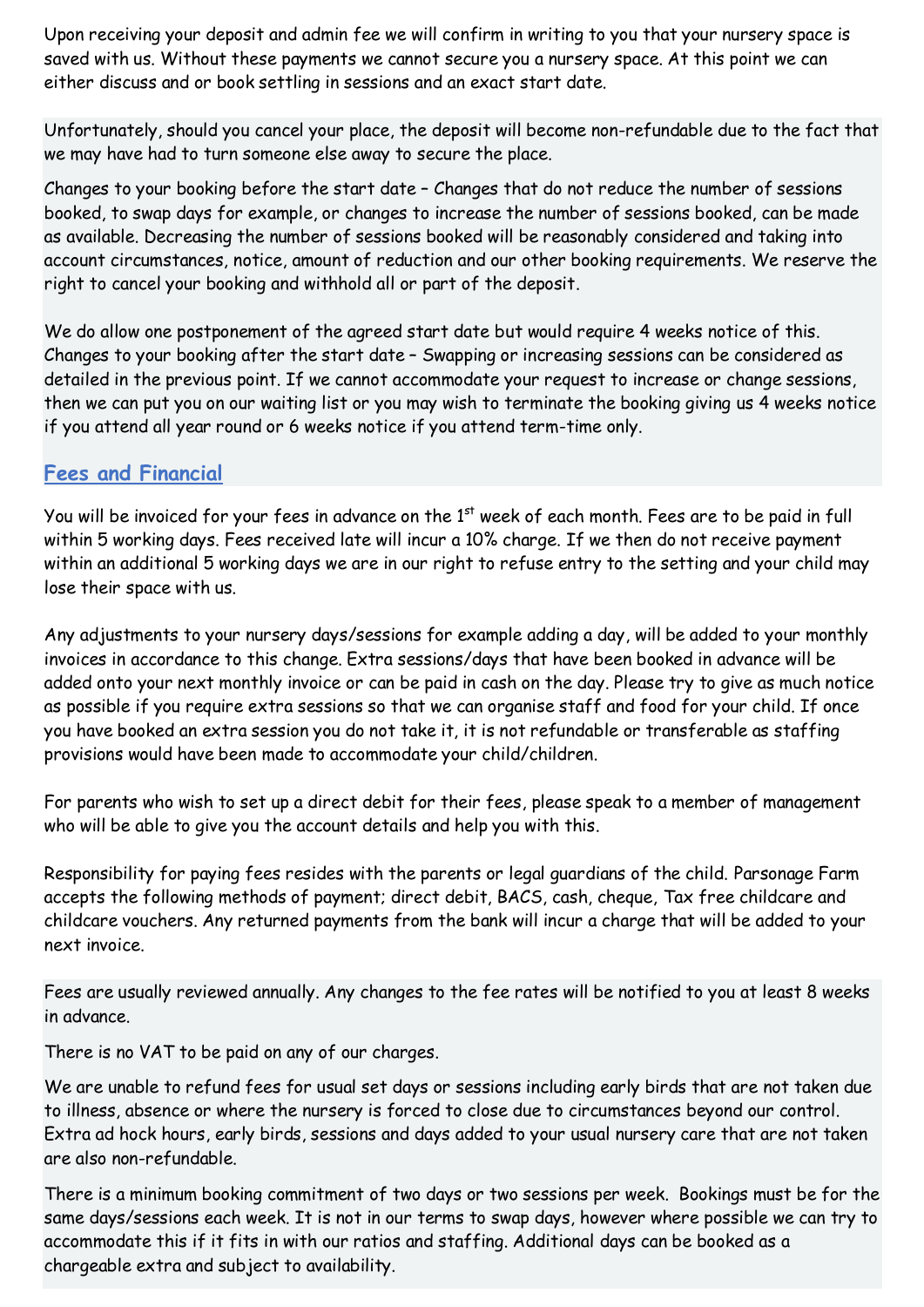Our fees apply to normal opening hours of 8.00 a.m. to 6.00 p.m. for a full day and 9.00 a.m. to 3.00 p.m. for our day session. Fees are calculated monthly and you are not charged for days that we are closed e.g. bank holidays and between Christmas and New Year. We do not provide discounts or refunds for absence due to holidays, sickness, appointments etc.

Due to the staffing and resource requirements as laid down by Ofsted, children who are collected after the agreed time will incur a late collection charge this includes a late collection during the nursery day e.g. being collected at 3.05pm when your child's collection time is 3pm. Late charges are added to your invoice. Please also note that children must not arrive at the nursery before 08.00 unless they are booked in for an early bird session (07.30-08.00). We appreciate you taking into account the nursery workers working hours are 07.30-18.00 (17.00 on a Friday) and children should be collected by their finish time. If you think you maybe late please advise us a.s.a.p. so that we can arrange staffing.

Discounts are available for siblings in the Nursery. The discount is provided to the younger child and remains in place until the older child leaves. The rate of this discount will be 10%. Discounts are also available for children who attend 5 days a week at a rate of 10% from the monthly invoice. We also offer 10% discount to twins and multiple births. Please note that extra one-off bookings will not include any discounts as these are not your child's 'usual' hours.

Parents / carers claiming the Early Years Educational Entitlement (EYEE) from the Nursery should ensure that they are not claiming more than the statutory allowance. Please consult with the Nursery Manager if in any doubt.

Any changes in hours will be actioned at the beginning of a calendar month (within the first week) and with a minimum of 4 weeks written notice. This applies for reducing and increasing hours as staffing is met accordingly.

With regard to giving final notice the following rules apply;

- Children who attend term -time only = One full terms notice is to be given in writing. (Please note notice must be given by the last day of a term).
- Children who attend all year round = Four Weeks' notice in writing.

If notice is not given then fees will be charged in lieu of notice.

## Termination and Suspension of Childcare Services

Specific reason for ending the agreement doesn't need to be given, although naturally we would wish to understand the reason for the termination.

We reserve the right to end the nursery agreement with immediate effect if (1) you have not paid the agreed fees (2) you have breached your obligations under this agreement and you have or cannot put right that breach within a reasonable period of being requested to do so (3) your child's behaviour is unacceptable or endangers the safety and well-being of any of the other children in the Nursery (4) Unreasonable behaviour of a parent towards our staff and other clients of PFDN. (5) Financial, business or commercial reasons compel us to radically change the nature of the Nursery's operations, including but not limited to permanent closure of the Nursery, change of childcare service, re-registration of child numbers and age groups, changes to the registration and bookings policy. Naturally, we will provide as much notice as possible given any of these events.

We may suspend the provision of childcare for any of the above reasons and in addition (1) if your child is suffering from an infectious or contagious disease or illness which may easily be passed onto others at the Nursery. The suspension will continue whilst we try to resolve the problem in conjunction with the parent / carer. (2) where forces beyond our control compel us to either close the Nursery or reduce the available hours, such as an outbreak of disease that involves the intervention of outside agencies such as Environmental Health, severe weather such as snow or ice which significantly impairs safe travel to and from the Nursery, industrial action affecting travel to and from the Nursery, an Ofsted investigation or any other reasonable incident not in our control. In the event that the Nursery is compelled to close in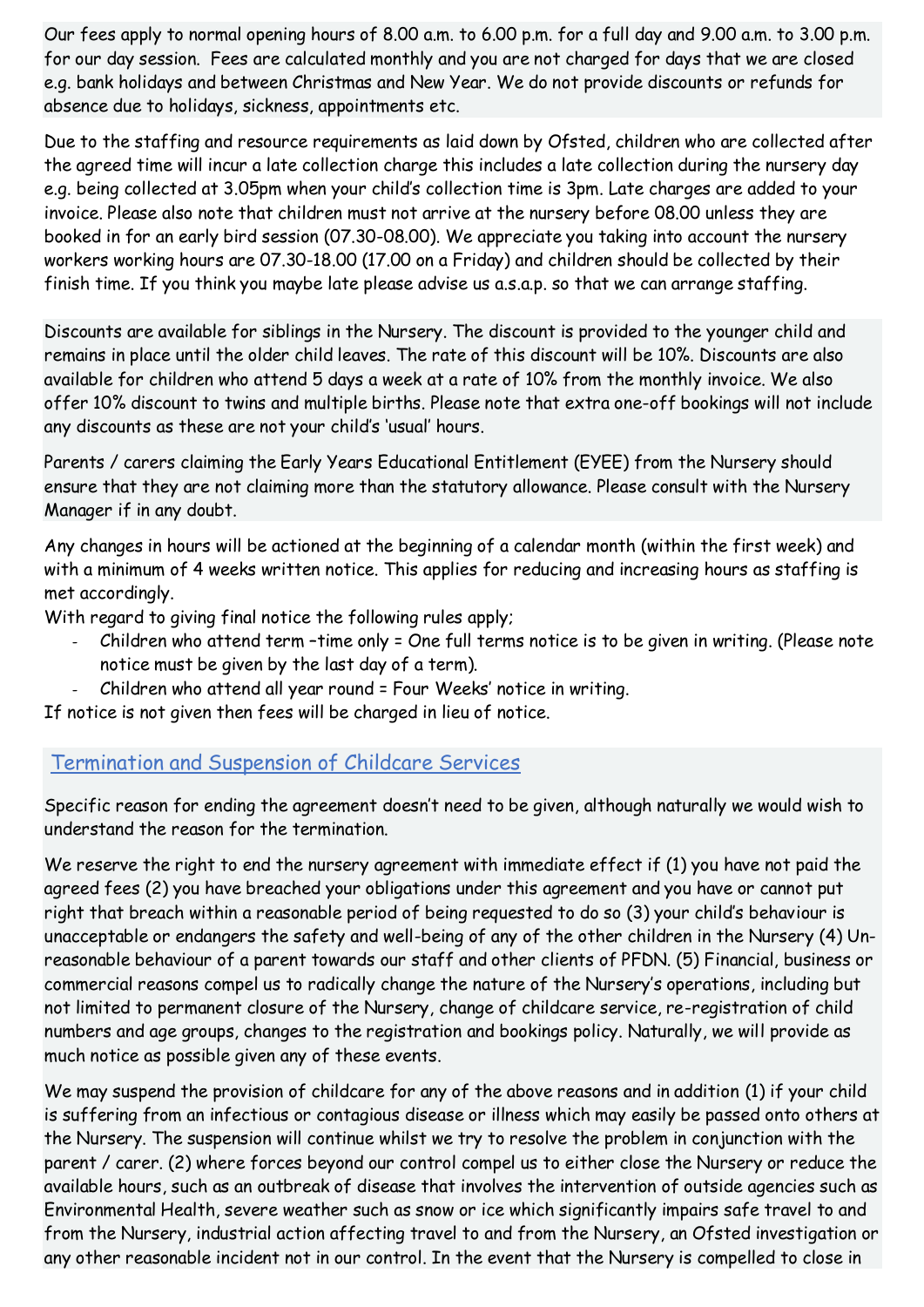reasonable circumstances beyond our control we are not able to refund fees or organise alternative childcare, nor can we accept any consequential liability sustained by parents / carers due for example to loss of earnings or costs associated with alternative childcare. Dependent on the nature of the closure we may be able to seek compensation through our insurance policy and every effort will be made to minimise the disruption to service and cost to parents or carers. None of the above compromises your statutory rights if the Nursery has been negligent.

In adverse weather conditions we will endeavour to remain open and if we have to alter our opening/closing times we will advise those that it affects. We are not able to clear the car park and drive so please be aware that you use it at your own risk but feel free to park in the business centre car park as it is sometimes clearer. If in extreme situations we are not able to open or have to close early we regret we are not able to make any refunds.

# **Staffing**

Staff are checked on commencement with the Nursery through the Disclosure and Barring Service to ensure there are no safeguarding issues of which we need to be aware. Suitable person checks also include but are not limited to identity verification, qualification checks, personal and employment references, medical checks and where applicable visas or permits to work in the UK.

The Nursery observes the Ofsted regulations relating to staff and children ratios, currently 0-2 years 1:3, 2-3 years 1:4 and 3-5 years 1:8. In practice our ratios exceed the minimum where possible.

Where a member of staff, within 3 months of leaving the employment of the Nursery, is employed by a parent/carer to care for their child, who was previously registered at the Nursery, then the parent / carer will be liable to pay a sum equivalent to two month's salary for the employee at the time their employment with the Nursery terminated.

If a member of staff is asked to take a child home out of Nursery hours it is the responsibility of the parent to ensure that the driver has appropriate insurance, that the car is roadworthy and that car seats are available. The Nursery requires written confirmation from the parent/carer of the child being taken home by a member of staff.

Parents/carers may ask staff to baby-sit outside Nursery hours. This is a contract between parent/carer and the member of staff, and the Nursery takes no responsibility.

Due to safeguarding staff cannot be friends on social media with parents/carers/relatives/nanny's or child minders of current children at Parsonage Farm Day Nursery.

# Health, Safety and Absence

It is understood that the Nursery is under an obligation to report to the appropriate authorities any incident where we consider a child may have been abused, neglected or in some other way harmed either physically or emotionally. This may be done without informing the parent or carer, in accordance with our Safeguarding Children Policy.

The Nursery is committed to the identification of and provision for children with Special Educational Needs. We believe that the potential of every child in our care is maximised, irrespective of ability, disability, race, gender and social background and to enable equal access to the curriculum in an environment where every child is valued and respected. Parents and carers must ensure we have all the relevant information regarding special needs to enable us to appropriately care for your child.

In fairness to all our staff and to the clients and children that use our facilities we expect reasonable standards of behaviour at all times. We therefore reserve the right to exclude any child whose conduct is, in our opinion, disruptive or in any other way unacceptable to the smooth and efficient running of our Nursery. Naturally every effort will be made to avoid this action and may include special needs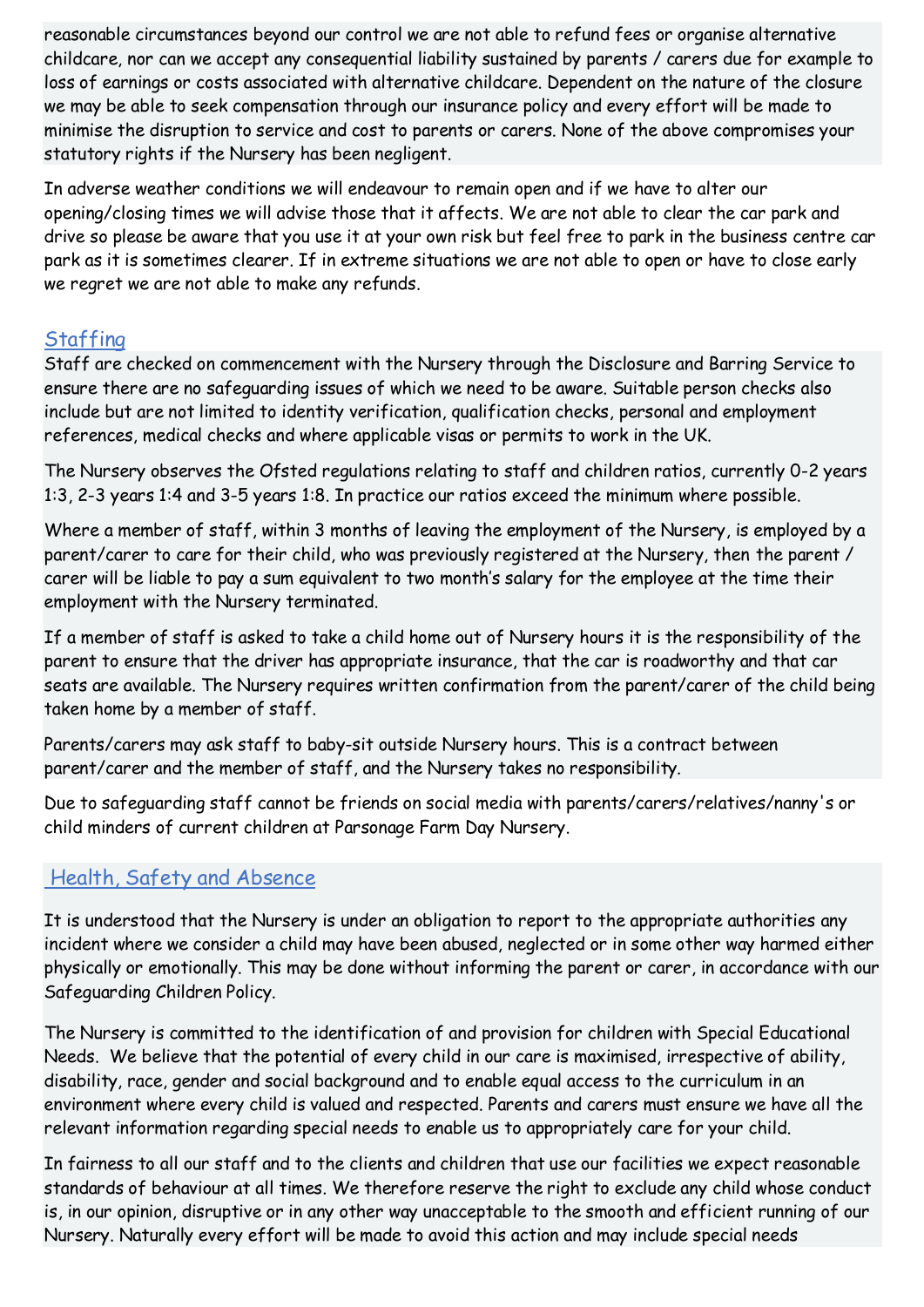assessment or one to one care if funding allows. We ask all parents / carers to appreciate this and to understand that, in the event of having to exclude any child, all fees are non-refundable.

All Nursery lunchtime meals are prepared and delivered from Zebedee's Lunch Box. They ensure that these meals provide a well-balanced diet. Vegetarians and special dietary requirements are catered for. A copy of the weekly menu is displayed in the lobby and can be viewed online on the Zebedee's website or Facebook page. Breakfast, Morning snack, afternoon snack and tea are prepared on site and again follow a well-balanced diet to compliment the lunches. Cow's milk is delivered from Cool Milk and is paid for by the National Milk Union for all children in our care aged over 12 months. Children aged under 2 years receive full fat milk and children aged over 2 years receive semi skinned milk for their snack times. Children aged under 12 months are required to bring their own formula milk and meals for their time with us, including snacks from home. Please ensure you label any Tupperware used for transportation of food. You are provided with a cool bag to assist in transporting food to us each day. Baby formula is to be brought to nursery in its original packaging so that exact manufacture guidelines can be followed and it can be left on site if wished. Please ensure you keep us notified about your child's dietary needs and preferences.

We reserve the right to administer basic first aid and treatment when necessary. Parents will be informed of all accidents and will be required to sign an accident form. For accidents of a more serious nature, involving hospital treatment, all attempts will be made by Nursery to contact the parents but failing this, we are hereby authorised to act on behalf of parents to consent to necessary treatment from a suitably qualified medical source. We will administer prescribed medicines if parents complete a 'Medicine form'; however, the medicine must have been given at home for at least 48hours before attending nursery and parents must take all medicines home at the end of each day unless otherwise agreed.

We may require parents to withdraw their child from Nursery, in the event that they require special medical care or attention, which is not available or refused by parents or it is considered that the child is not well enough to attend Nursery. We may also ask parents to withdraw their child from Nursery, if we have reasonable cause to believe that they are or maybe suffering from or have suffered from any contagious disease/infection and there remains a danger that other children at the Nursery may contract such a disease/infection. We accept no responsibility for children contracting contagious diseases/infections whilst at Nursery; however, we will publish infection notices in the Nursery to keep you informed. Parents are requested to inform the Nursery if their child is suffering from any illness or sickness before attending Nursery.

Parents are requested to inform the Nursery of any food, medicine, activity or any other circumstances that may cause the child to have an allergic reaction/ allergy. Parents must provide details, in writing, of the severity of the reaction/ allergy and must continue to inform the Nursery of any changes/progress to the condition, in writing, when they become aware. Parents are requested to inform the Nursery of any changes to key information.

Parsonage Farm Day Nursery cannot undertake the care of sick children and parents will be notified as soon as a child becomes unwell. Collection of the child should be as soon as is reasonably possible by the child's parent or contact person. If a child has suffered from sickness and or diarrhoea, they must be excluded from nursery for 48 hours from their last bout of sickness/diarrhoea. It is extremely important to be aware how quickly sickness and diarrhoea bugs can be passed onto other children and staff. We urge you to be considerate before returning your child. If you child is poorly and you won't be bringing them to nursery please can you let us know via our landline: 01580 201263 so that where necessary we can take action to safeguard the other children and nursery team. For example, if your child has Chicken Pox we will inform all parents and staff to be aware their child may have come into contact with the Chicken Pox virus which can be dangerous for early stages of pregnancy.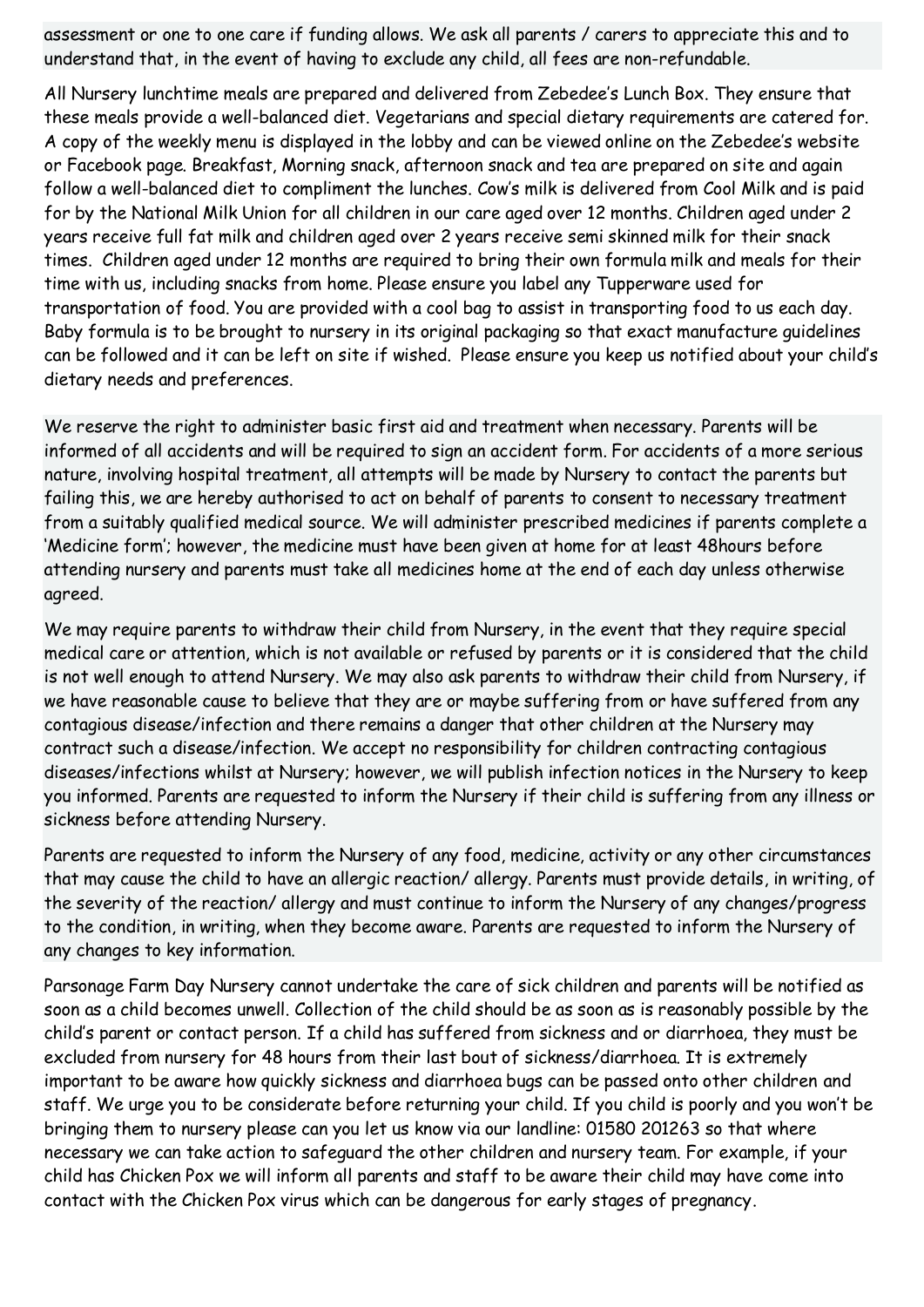If children fall ill during the day parents will be contacted to arrange to collect them. If the parents are unavailable other authorised contacts will be called. Please see our policy 'Sick Children' for more information and guidance.

Please note that we kindly ask if you can call us if your child will be dropped off late for their day/session.

We suggest that all personal toys, books or other equipment are left at home. Comforters can be brought into the nursery.

The Nursery provides a car park when dropping and collecting your child. Please ensure your child is supervised at all times in the car park. Do not park blocking the entrance and be aware of your speed. The Nursery is not liable for any accidents or injury whilst customers are using the car park.

Children should come in normal day clothes. Please avoid 'designer' clothes as accidents can happen. At least two changes of clothes should be provided, in your labelled nursery bag (more changes and extra shoes if potty training please). Please label your child's clothes to help avoid items going missing or being misplaced. The Nursery does not accept responsibility for accidental injury or loss of property, although we take very good care of child property whilst in the Nursery. Please also ensure children attend in appropriate footwear and always have appropriate clothing for the outdoors. We provide sun hats and use supermarket brand sun creams, should you prefer an alternative brand please provide.

Nappies, wipes and changing creams are to be supplied by parents. We recommend you bring a supply in and we will let you know when your child is running low. If you do not bring in extra supplies after being told your child has limited amounts left and we have to use our back up supply you will be charged a pack of nappies charged at £6.00 or a pack of wipes charged at £2.50 (the amount is added to your next invoice). We do not hold an extra supply of changing creams on site.

The Nursery does maintain those insurances required by law. Details are displayed in our lobby area.

The Nursery acknowledges its duty of care to uphold the Statutory Guidance issued under section 29 of the Counter Terrorism and Security Act 2015, the central function of which is to take due regard to our role in assisting the prevention of adults and children in our care from being drawn into terrorism or radicalisation.

## Security and Publicity

As part of the nursery's fulfilment of the Early Years Foundation Stage we regularly photograph and sometimes video the children taking part in their activities. Imagery is never published without the consent of the parent or carer. Our guidelines are as follows (1) Photographs in the Nursery are only taken with Nursery cameras or authorised devices such as Tablet computers. (2) Staff mobile phones with or without cameras are not allowed in the playrooms or the gardens, they are kept in a lock box in the office. Staff only have access to these on their lunch breaks when no children are present in the room they are having their break. (3) Photographs taken of the children are stored for the minimum amount of time until they are uploaded onto Tapestry and then deleted. (4) Photographs are vetted for suitability before being printed or published. (5) All children are dressed appropriately before pictures are taken. (6) No photographs are taken in sensitive areas such as toilets or nappy changing rooms. (7) Parents are requested not to use their mobile phones within the Nursery premises. If you do **not** wish your child to be photographed or recorded you can make this request on your child's registration form.

The Nursery has a keypad code entry system for the inner front door. Only our staff members are aware of this code and under no circumstances will parents/carers be given this code. Please note that this code is changed regularly for extra security.